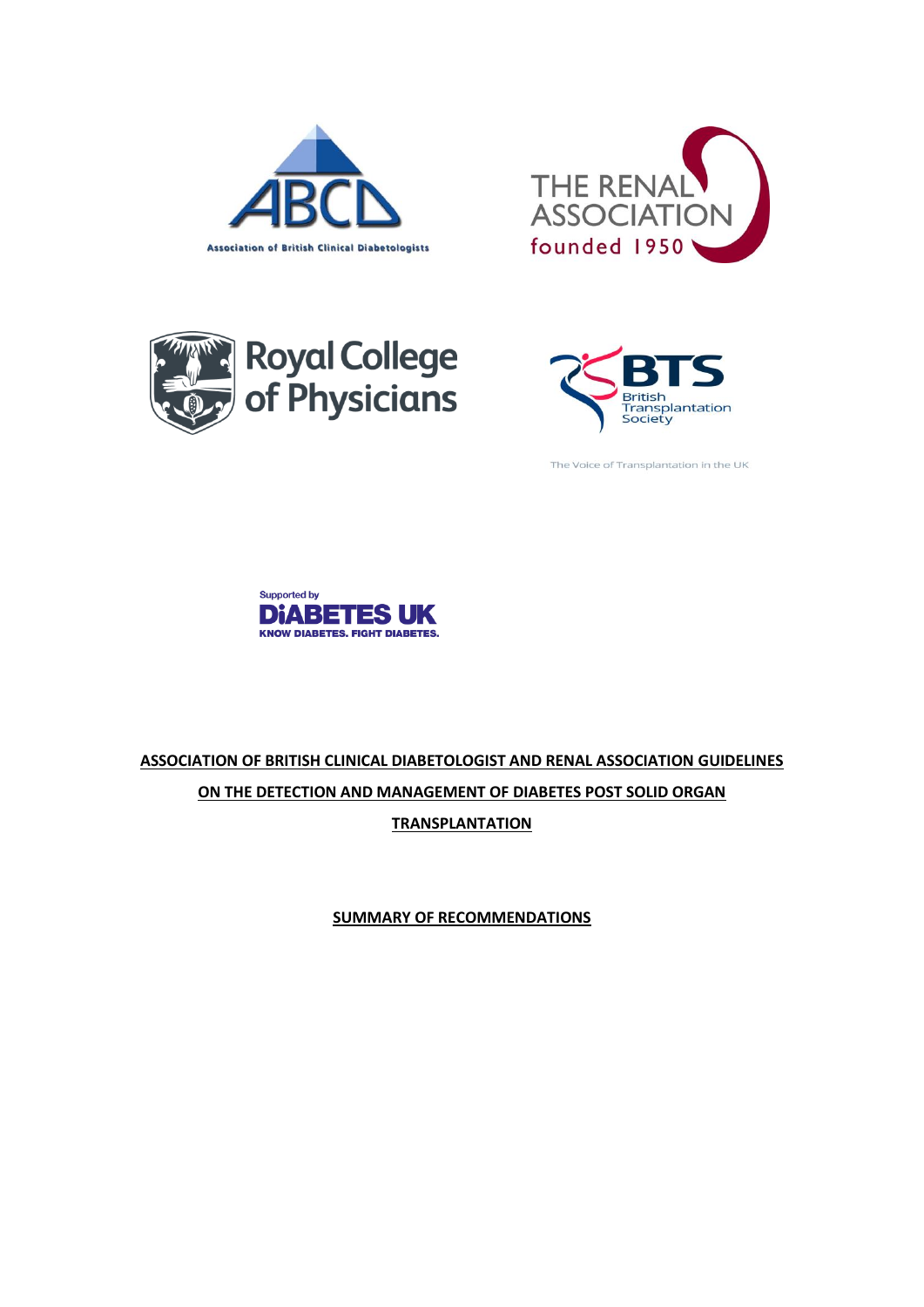#### **ABCD-RA DIABETIC NEPHROPATHY CLINICAL SPECIALITY GROUP**

Tahseen A Chowdhury MD, FRCP, Consultant in Diabetes, Royal London Hospital, London Mona Wahba MA, FRCP, Consultant Nephrologist, St Helier Hospital, Carshalton Ritwika Mallik MBBS, DNB, MRCP (UK), Specialist Registrar in Diabetes, Royal London Hospital, London

Javeria Peracha MB ChB, MRCP (UK), Specialist Registrar in Nephrology, University Hospitals Birmingham NHS Trust

Dipesh Patel PhD, FRCP, Consultant Physician, Diabetes & Endocrinology, Royal Free NHS foundation Trust, Honorary Associate Professor, UCL

Parijat De MBBS, MD, FRCP, Consultant Diabetologist, City Hospital, Birmingham

Damian Fogarty BSc, MD, FCRP, Consultant Nephrologist, Belfast Health and Social Care Trust, Belfast

Andrew Frankel MD, FRCP, Consultant Nephrologist, Imperial College Healthcare NHS Trust, London

Jannaka Karraliede MBBS FRCP PhD, Consultant Diabetologist, Guys and St Thomas's NHS Foundation Trust, London

Patrick B. Mark MB ChB, PhD, Professor of Nephrology, University of Glasgow, Glasgow

Rosa M Montero MD (Res), MRCP, Consultant Nephrologist, Royal Berkshire NHS Foundation Trust, Reading

Ana Pokrajac MD, MSc, FRCP, Consultant Diabetologist, West Hertfordshire Hospitals NHS Trust, Watford

Sagen Zac Varghese FRCP (Endo), PhD, FHEA, MEd, Consultant Diabetologist, ENHIDE, Lister Hospital, Stevenage

Steve C Bain MA, MD, FRCP, Professor of Medicine (Diabetes), University of Swansea, Swansea

Indranil Dasgupta DM, FCRP, Consultant Nephrologist, Heartlands Hospital, Birmingham. Warwick Medical School, Warwick

Debasish Banerjee MD FHEA FASN FRCP, Consultant Nephrologist, Renal and Transplant Unit, St George's University Hospital NHS Foundation Trust, London

Peter Winocour MD, FRCP (Glas), FRCP (Lond), Consultant Diabetologist, ENHIDE, QE2 Hospital, Welwyn Garden City

Adnan Sharif MD, FCRP, Consultant Nephrologist, University of Birmingham

2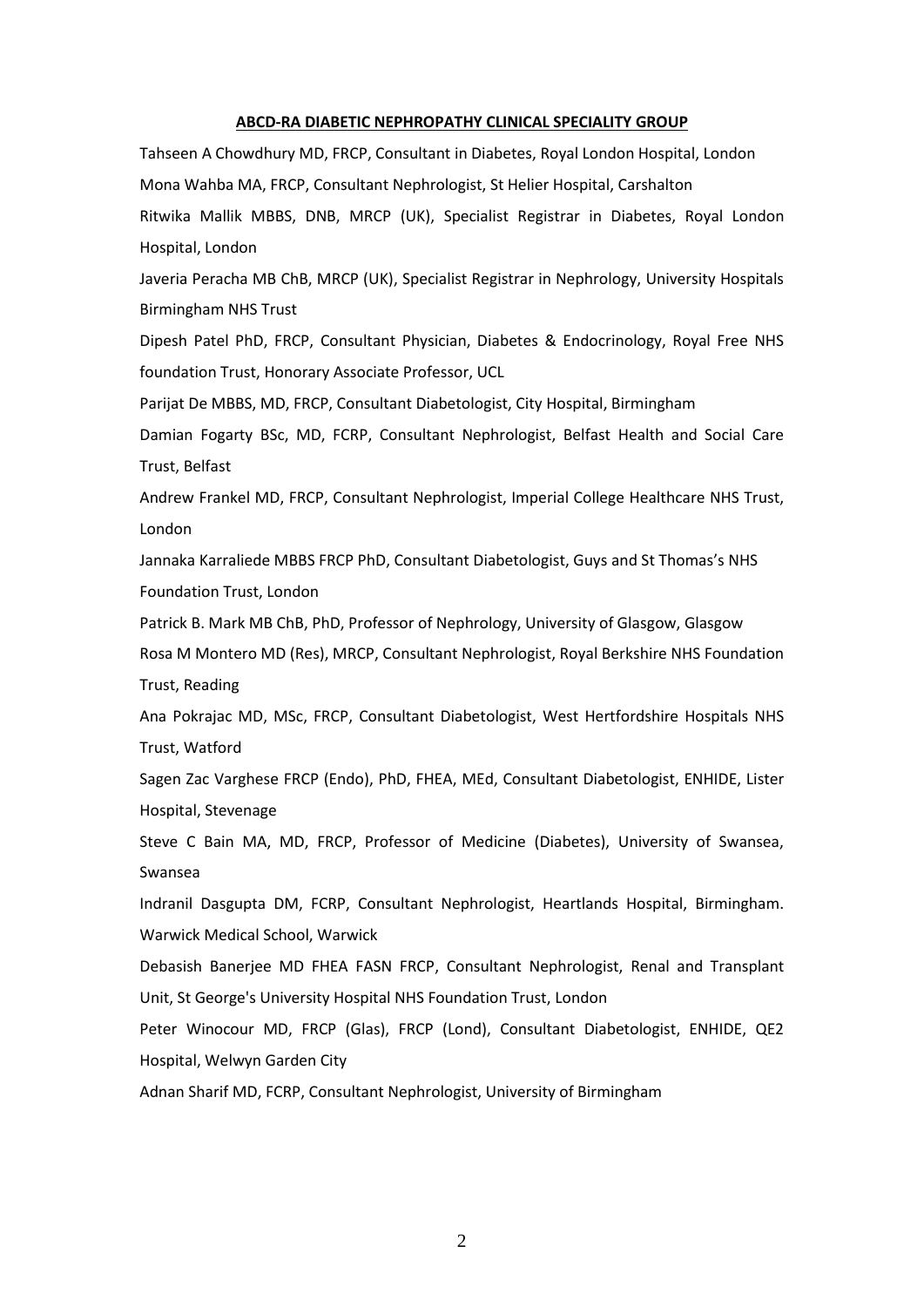#### **EPIDEMIOLOGY OF PTDM**

#### **Recommendations**

- **1. Data relating to diagnosis of PTDM using specific diagnostic criteria should be routinely collected for accurate auditing of incidence, prevalence and outcomes in all transplant centres (Ungraded).**
- **2. Micro- and macrovascular outcome data for solid organ transplant recipients with PTDM should be collected (Ungraded)**

## **Areas for future research**

- **1. Determine the incidence of PTDM longitudinally post-transplantation among different patient cohort groups (eg. age, gender, body mass index, ethnicity).**
- **2. How does the standardised incidence ratio differ for development of diabetes comparing a transplant versus general population cohort?**
- **3. What are the long-term outcomes associated with PTDM across different population cohorts?**
- **4. Does progression of micro- and macrovascular complications differ for patients with PTDM compared to other forms of diabetes mellitus?**
- **5. Do micro- and macrovascular outcomes differ for patients with PTDM compared to other forms of diabetes mellitus?**
- **6. Is the epidemiology of PTDM changing in the contemporary climate of solid organ transplantation?**

- **1. What proportion of PTDM patients are recorded correctly in hospital and primary care records?**
- **2. What proportion of patients with PTDM have regular screening for microvascular complications of diabetes?**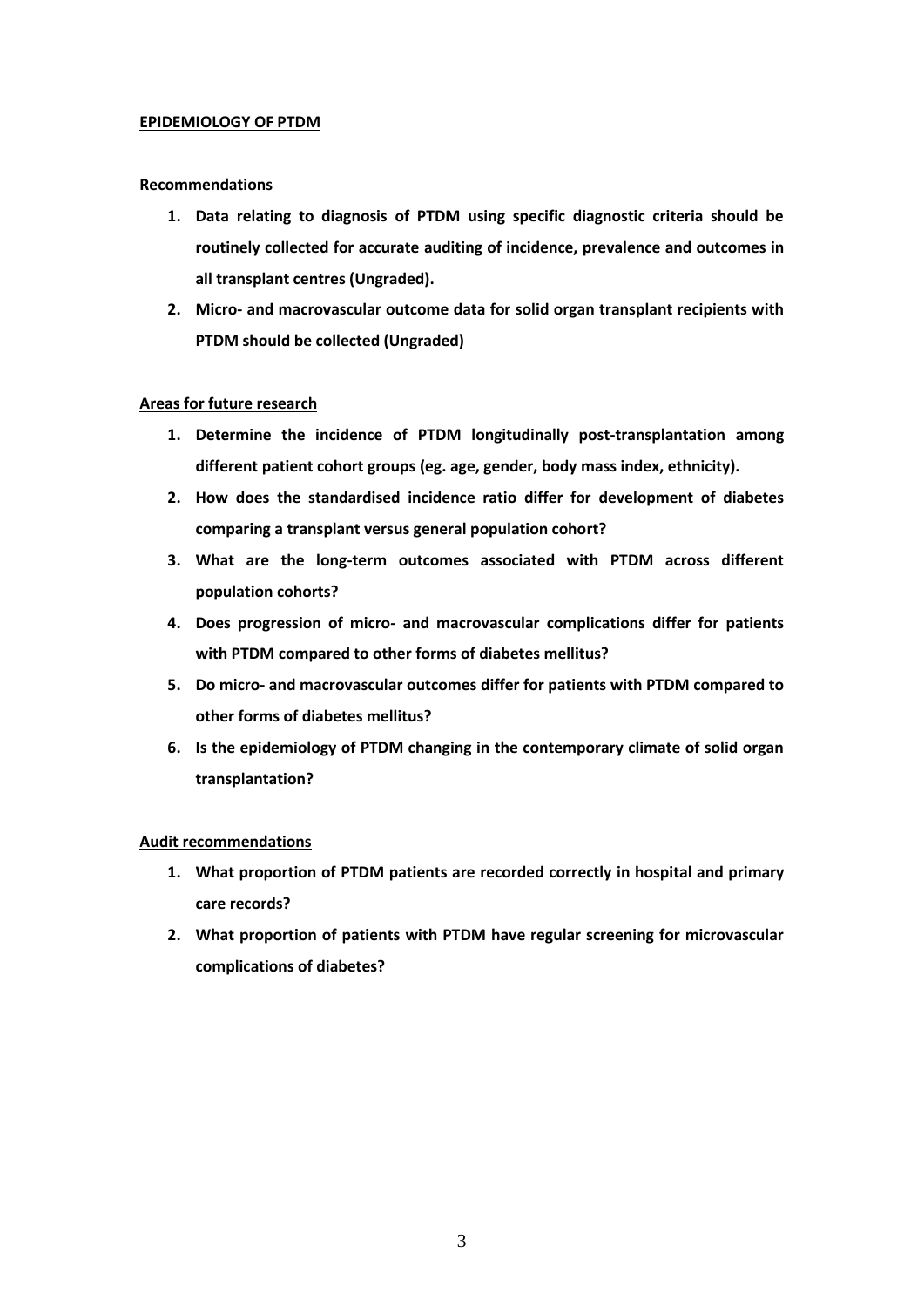## **PATHOGENESIS OF PTDM**

## **Recommendations**

**1. Counselling of risk for PTDM should consider individualised risk factors (Grade 1B)**

#### **Areas for future research**

- **1. Clarify risk factors for development of PTDM in context of uncertain or conflicting published literature (e.g. risk for PTDM with polycystic kidney disease)**
- **2. Does the pathophysiology of early onset PTDM differ from late-onset PTDM?**
- **3. What contribution do individual risk factors make as part of the combined risk for PTDM?**
- **4. Is a stratified approach to high-risk patients for diagnosis, prevention and/or management effective to prevent PTDM?**
- **5. How can the pre-transplant genetic risk for PTDM be utilised in a clinical application to reduce risk?**

## **Audit recommendations**

**1. What proportion of patients are informed of their risk for developing PTDM whilst awaiting transplantation?**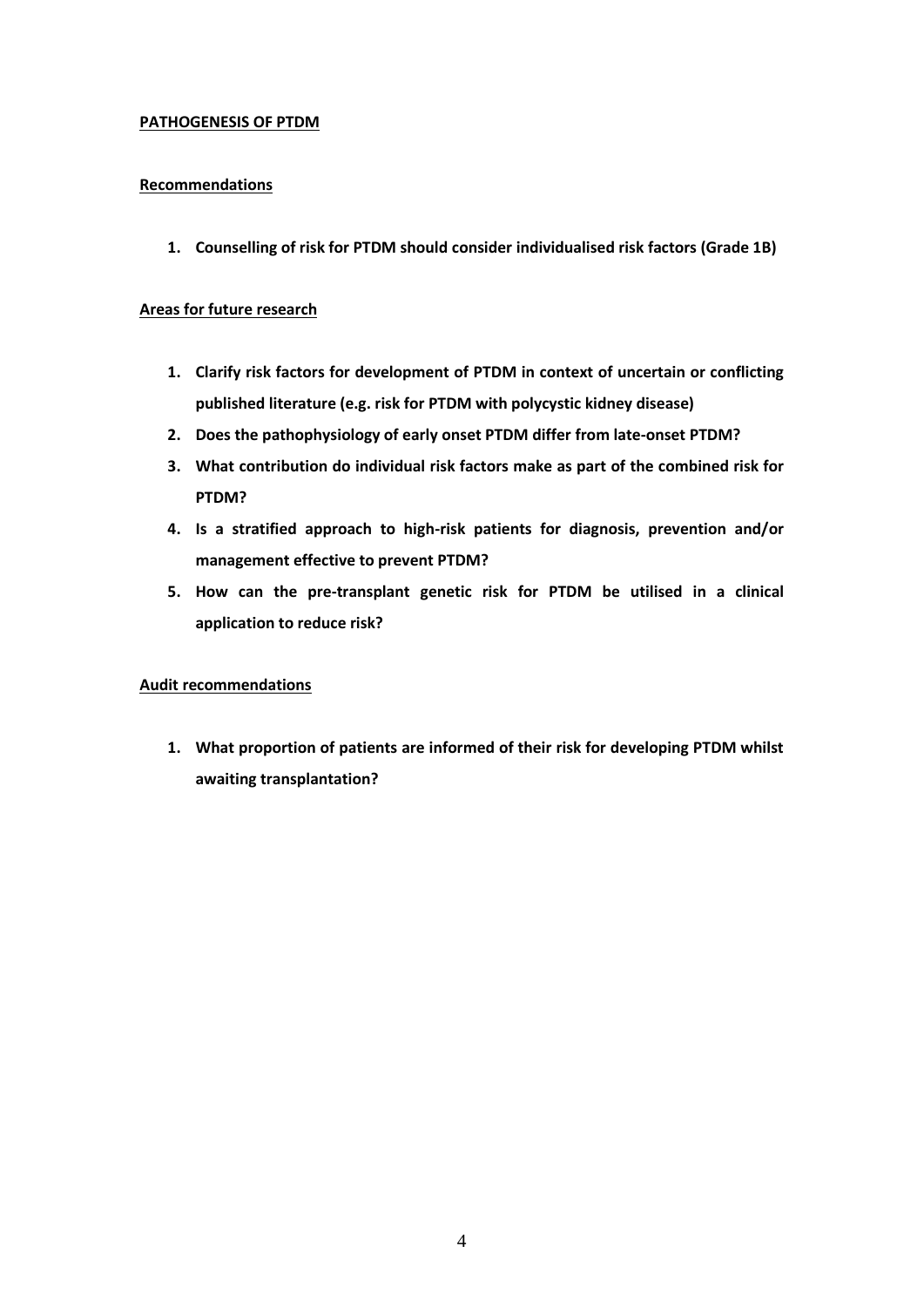#### **DETECTION OF PTDM**

#### **Recommendations**

- **1. Avoid diagnosis of PTDM in the first six weeks post operatively when transient hyperglycaemia is extremely common (Grade 1B).**
- **2. Afternoon capillary blood glucose monitoring (AGM) is recommended to identify patients with post-operative hyperglycaemia. These patients need close monitoring and formal testing for PTDM when clinically stable (Grade 1B).**
- **3. A formal diagnosis of PTDM can be made from six weeks post-transplantation using an oral glucose tolerance test (Grade 1B).**
- **4. Oral glucose tolerance test is the current gold standard for diagnosis of PTDM. While it may not be practical to use routinely in all solid organ transplant recipients prospectively, it should be utilised when possible for additional risk stratification and/or diagnostic clarification (Grade 1B).**
- **5. HbA1c ≥6.5% (48mmol/mol) is a suitable diagnostic test in clinically stable solid organ transplant recipients after the first three months post-transplantation. In asymptomatic patients, the test should be repeated after two weeks to confirm the diagnosis (grade 1B).**
- **6. Caution with the use of HbA1c must be exercised in the presence of factors that may impair accurate interpretation (Grade 1A).**
- **7. In stable patients combining the results from abnormal fasting plasma glucose (FPG) ≥7mmol/L and/or HbA1c >6.5% (48mmol/mol) will detect the majority of PTDM cases (Grade 2C).**
- **8. Patients awaiting transplant should receive annual glycaemic testing with FPG +/- HbA1c. High risk patients should then go on to have OGTT to confirm diagnosis of diabetes or screen for impaired glucose tolerance (Grade 2C).**
- **9. The use of novel diagnostic tools such as fructosamine and glycated albumin are undetermined and cannot be recommended as clinical tools (Grade 2D)**

#### **Areas for future research**

**1. Does method of PTDM detection impact upon long-term outcomes?**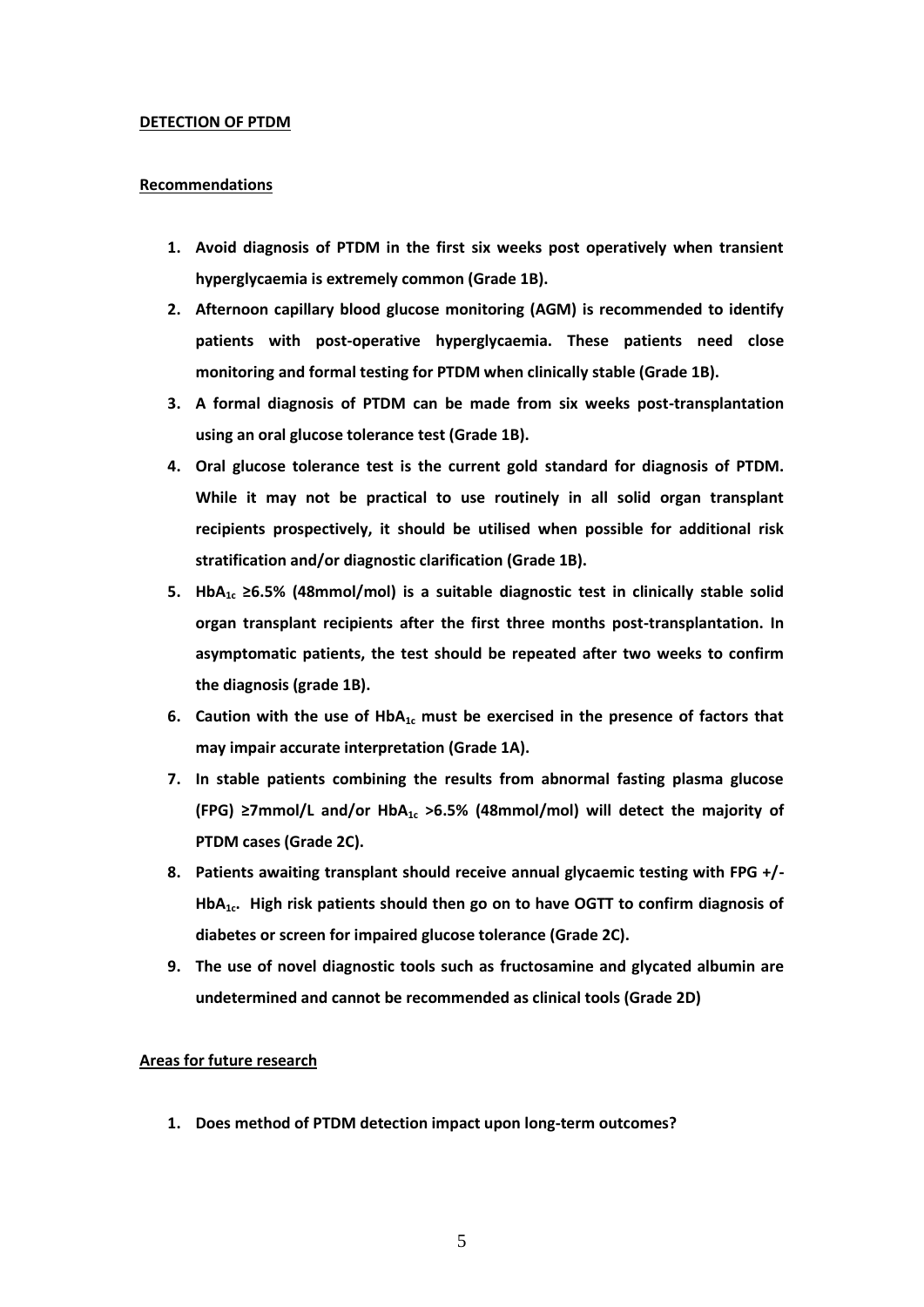- **2. Do solid organ transplant recipients with transient hyperglycaemia post-transplant have an increased risk for future PTDM?**
- **3. What are the long-term outcomes for solid organ transplant recipients with impaired fasting glucose, impaired glucose tolerance or pre-diabetes?**
- **4. Does risk of PTDM differ for recipients with impaired fasting glucose versus impaired glucose tolerance?**
- **5. Are there any additional benefits from fructosamine and/or glycated albumin as diagnostic tools for PTDM?**

- **1. Is there a formal protocol for screening for pre-existing diabetes in people awaiting transplantation?**
- **2. What proportion of patients are screened for hyperglycaemia in the immediate post-transplant period?**
- **3. What proportion of patients following transplantation undergo yearly HbA1c screening?**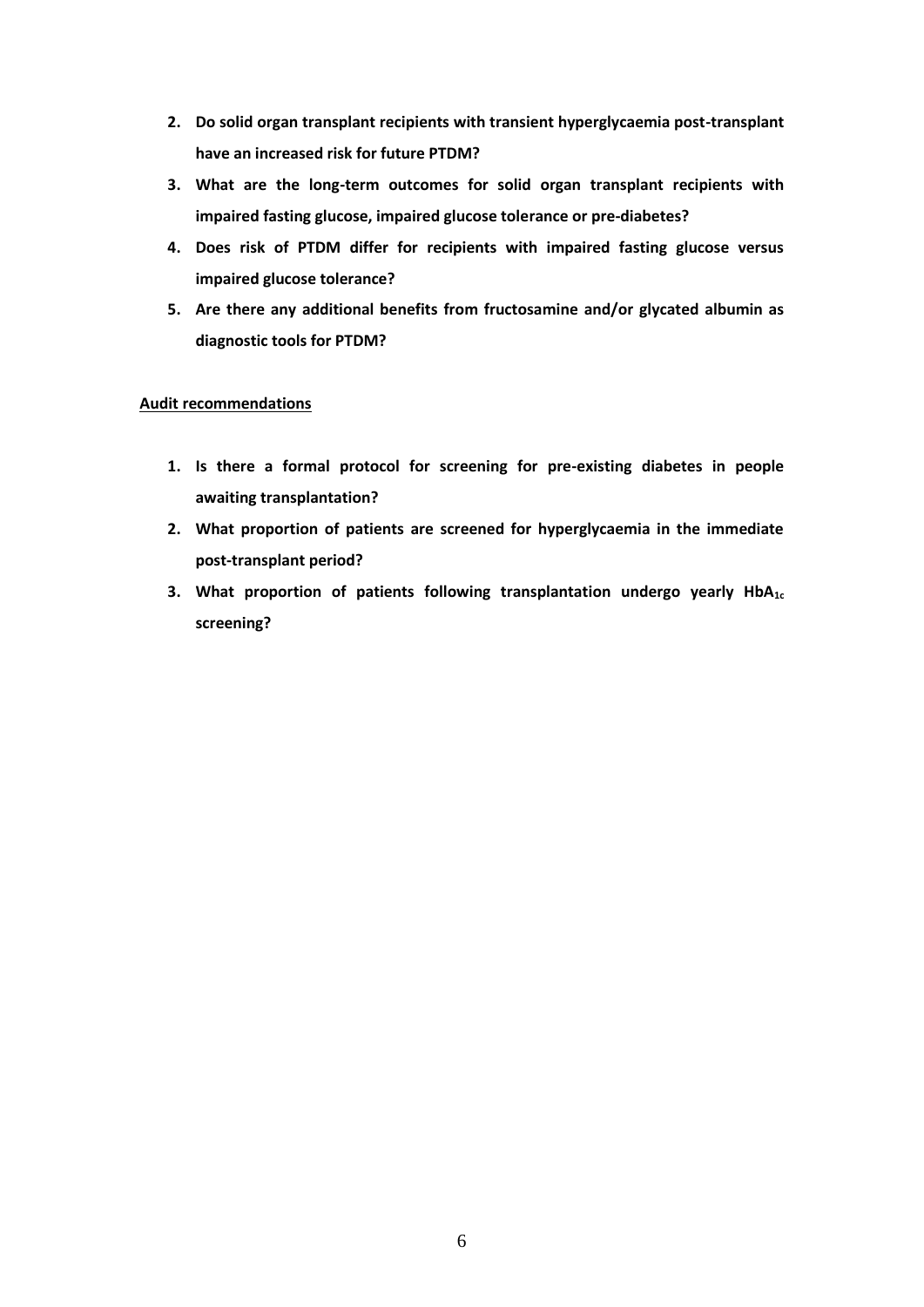#### **MANAGEMENT OF PTDM**

#### **Recommendations**

- **1. Immediately post-transplant, early post-operative hyperglycaemia (glucose >11 mmol/L on two occasions within 24 hours) should be actively monitored and treated. If hyperglycaemia is mild (<14.0 mmol/L), oral hyperglycaemic therapy can be considered. Otherwise, early insulin therapy should be instituted either intravenously or subcutaneously (Grade 1C).**
- **2. Glycaemic target for people with PTDM should be around 7% (53 mmol/mol), but adjusted according to degree of chronic kidney disease, age, co-morbidity, ability to self-manage, and patient preference (Grade 1B).**
- **3. All people with a confirmed diagnosis of PTDM should be offered structured diabetes education (Grade 1B).**
- **4. The diagnosis of PTDM must be conveyed to the patients' usual primary care practitioner, and the patient should be put on to a diabetes register (ideally coded as "post-transplant diabetes mellitus"), and offered structured diabetes care, along with regular screening for complications (Grade 1B).**
- **5.** If patients with a stable eGFR  $\geq$ 30 mls/min/1.73m<sup>2</sup> and BMI  $\geq$ 25 kg/m<sup>2</sup>, metformin **should be considered first line oral therapy for people with confirmed PTDM (Grade 1C).**
- **6. Other therapies which may be used safely in PTDM include sulfonylureas, meglitinides, DPP-4 inhibitors, pioglitazone and GLP-1 analogues. Use of sulfonylureas and meglitinides should be undertaken with care especially in those at risk of hypoglycaemia, and doses should be adjusted according to eGFR (Grade 2C)**
- **7. SGLT-2 inhibitors should be used with caution in patients with stable eGFR >30mls/min/1.73m<sup>2</sup> and poor glycaemic control in patients at low risk of urinary tract infection, after careful discussion with nephrology and diabetes specialists (Grade 1C).**
- **8. Insulin therapy should be considered in all patients who have inadequate glucose control, or who have symptomatic hyperglycaemia (Grade 1C).**
- **9. Blood pressure should be controlled below 130/80 mmHg in all people with PTDM (Grade 1B).**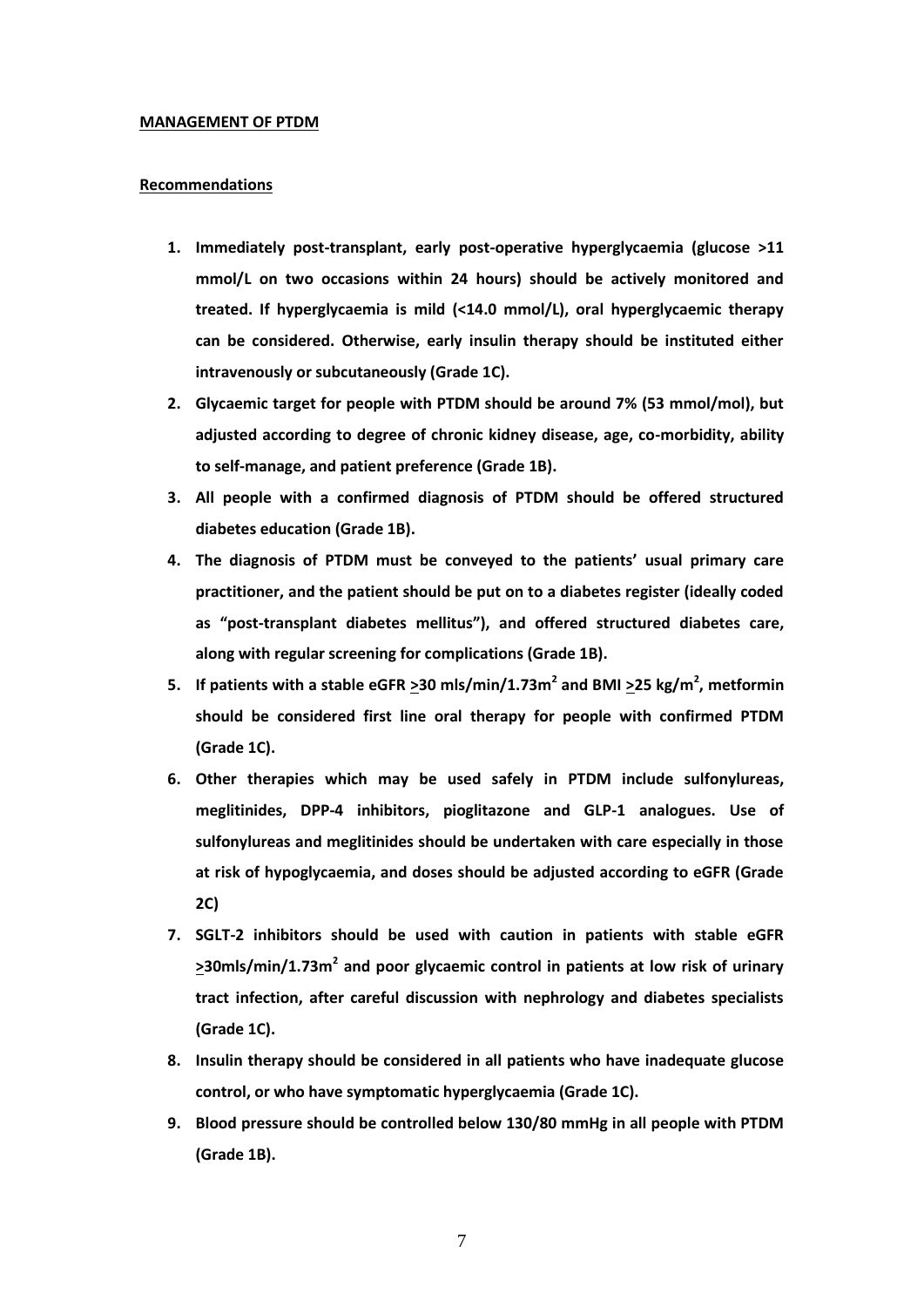- **10. All people with PTDM should be offered statin therapy, irrespective of cholesterol level (Grade 2D).**
- **11. All people with PTDM should have access to specialist diabetes expertise within a multidisciplinary team setting (Grade 1C).**

## **Areas for Future Research**

- **1. What is the optimum management for in-patient hyperglycaemia in patients undergoing renal transplantation?**
- **2. Is there a benefit of tight versus standard glucose control in the early or late posttransplant period?**
- **3. Are low carbohydrate diets effective for management of PTDM?**
- **4. What is the role of SGLT-2 inhibitors and GLP-1 analogues in the management of PTDM?**
- **5. Does choice of immunosuppressive regimen influence onset and management of PTDM?**

- **1. What proportion of patients with PTDM have good glycaemic control as determined by their individualised glycaemic target?**
- **2. What proportion of patients with PTDM and stable eGFR above 30 mls/min/1.73m<sup>2</sup> are treated with metformin?**
- **3. What proportion of patients with a diagnosis of PTDM are offered structured diabetes education, and have regular foot and eye screening?**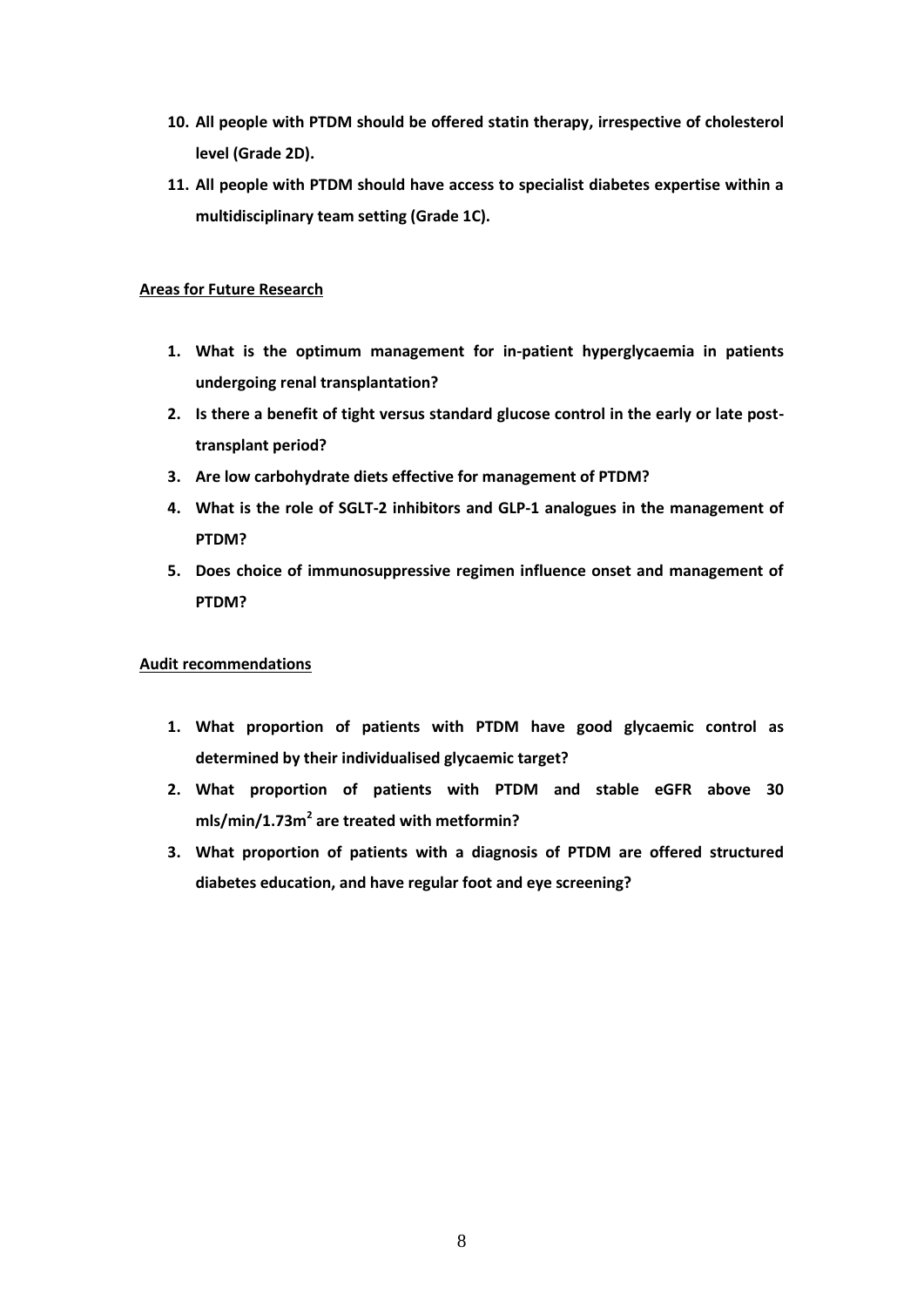## Figure 1. Flow chart for the glycaemic management of post transplant diabetes **mellitus (PTDM)**

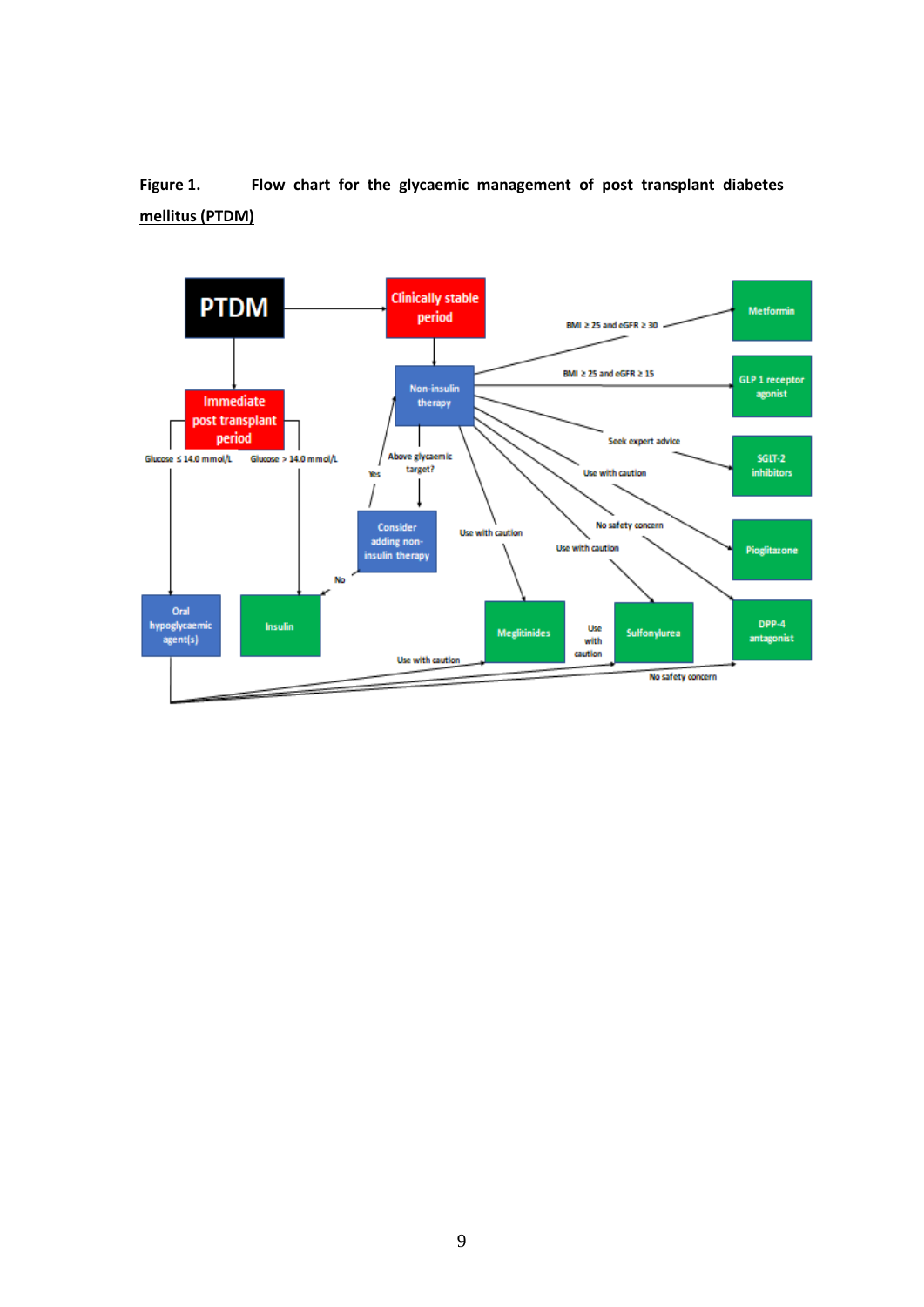#### **MODIFICATION OF IMMUNOSUPPRESSION TO PREVENT OR TREAT PTDM**

#### **Recommendations**

- **1. Whilst immunosuppression is a major risk factor for PTDM, any planned modification to attenuate this risk should be balanced against the risk for allograft rejection (Grade 1B).**
- **2. Individualisation of immunosuppression based on the recipient's immunologic and glycaemic risk must be taken as part of an overall strategy to improve long term transplant outcome (Grade 1C).**
- **3. Until further evidence emerges, we adopt the recommendation that the choice of immunosuppressive therapy should be primarily to prevent rejection rather than preventing PTDM (Grade 1C).**
- **4. There is no evidence to suggest changing immunosuppressive therapy when hyperglycaemia is detected has a role in the management of PTDM (Grade 2B).**
- **5. There is as yet no evidence that newer agents such as belatacept are beneficial in reducing risk of PTDM compared to tacrolimus-based regimens (Grade 1C).**

## **Areas for Future Research**

- **1. PTDM should be included as a clinical endpoint in randomised controlled trials of new immunosuppressive agents.**
- **2. How do the competing risks of PTDM and rejection compare as risk factors for adverse long-term clinical outcomes?**
- **3. Is there any glycaemic benefit from prolonged-release versus immediate-release tacrolimus formulations?**
- **4. In low immunological risk patients at high risk for PTDM, does a modified immunosuppression regimen (e.g. steroids sparing, CNI conversion) lead to improved short-term (e.g. PTDM, rejection) and long-term (graft function, cardiovascular events, graft loss, mortality) clinical outcomes?**
- **5. Explore the risks and benefits of newer immunosuppressive agents as they enter clinical practice (e.g. PTDM versus other complications).**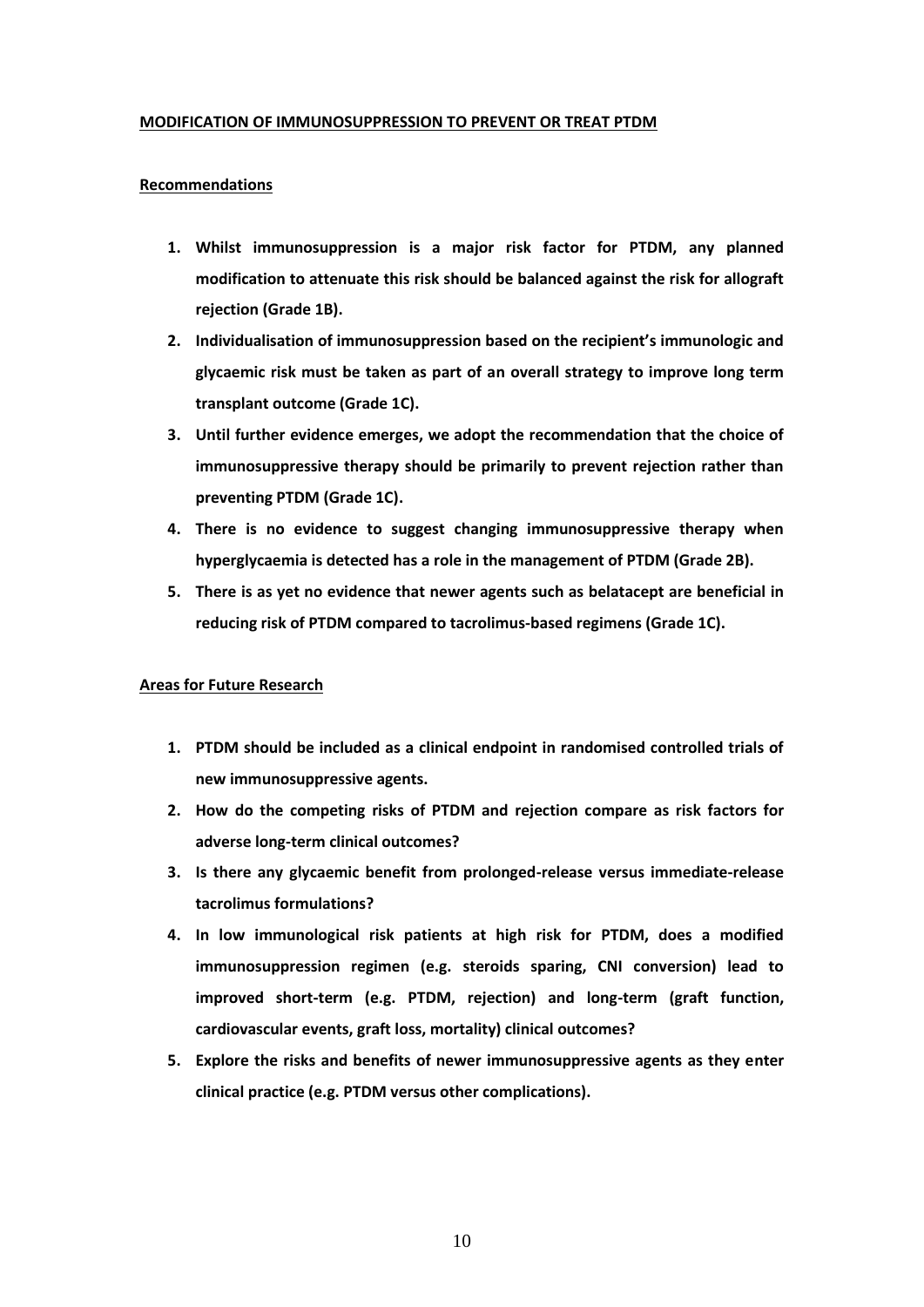## **Audit recommendations**

**1. How many transplant units have stratified immunosuppression regimens for renal transplant candidates at increased risk for PTDM?**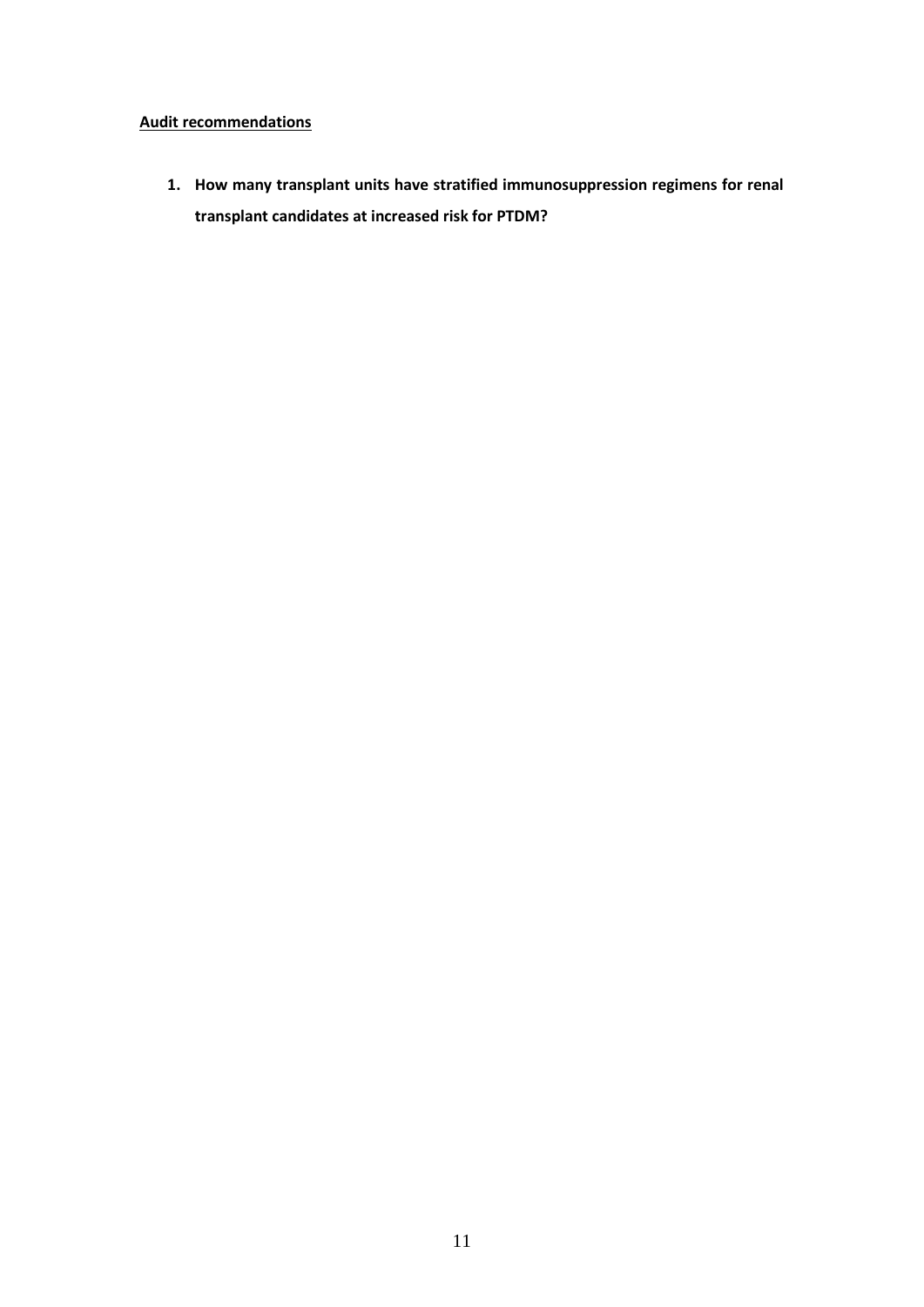#### **PREVENTION OF PTDM**

#### **Recommendations**

- **1. The risk for development of diabetes should be assessed as part of a pretransplant work-up for all people being considered for transplantation (Grade 1B).**
- **2. All people awaiting transplantation should be educated on the risk of developing PTDM, should be counselled about minimising weight gain using lifestyle measures, and should see a dietitian with expertise in this area (Grade 1B).**
- **3. Treatment of risk factors for PTDM such as hepatitis C should be considered in patients awaiting transplantation (Grade 1C).**
- **4. In people considered at high risk for the development of PTDM, consideration should be given to immunosuppressive therapy that is less prone to inducing hyperglycaemia but this should be based on individualised risk with immunological status in mind (Grade 1C).**
- **5. All patients deemed at high risk for development of PTDM should be screened yearly for diabetes whilst awaiting transplantation (Grade 1B).**

## **Areas for future research**

- **1. What is the role of standard risk scores for predicting the development of PTDM?**
- **2. Does intensive lifestyle intervention prevent the development of PTDM?**
- **3. Is there a role for pharmacotherapy (metformin, GLP-1 analogues, orlistat) in the prevention of PTDM?**

## **Audit recommendations**

**1. What proportion of patients awaiting transplantation are risk assessed for the development of PTDM?**